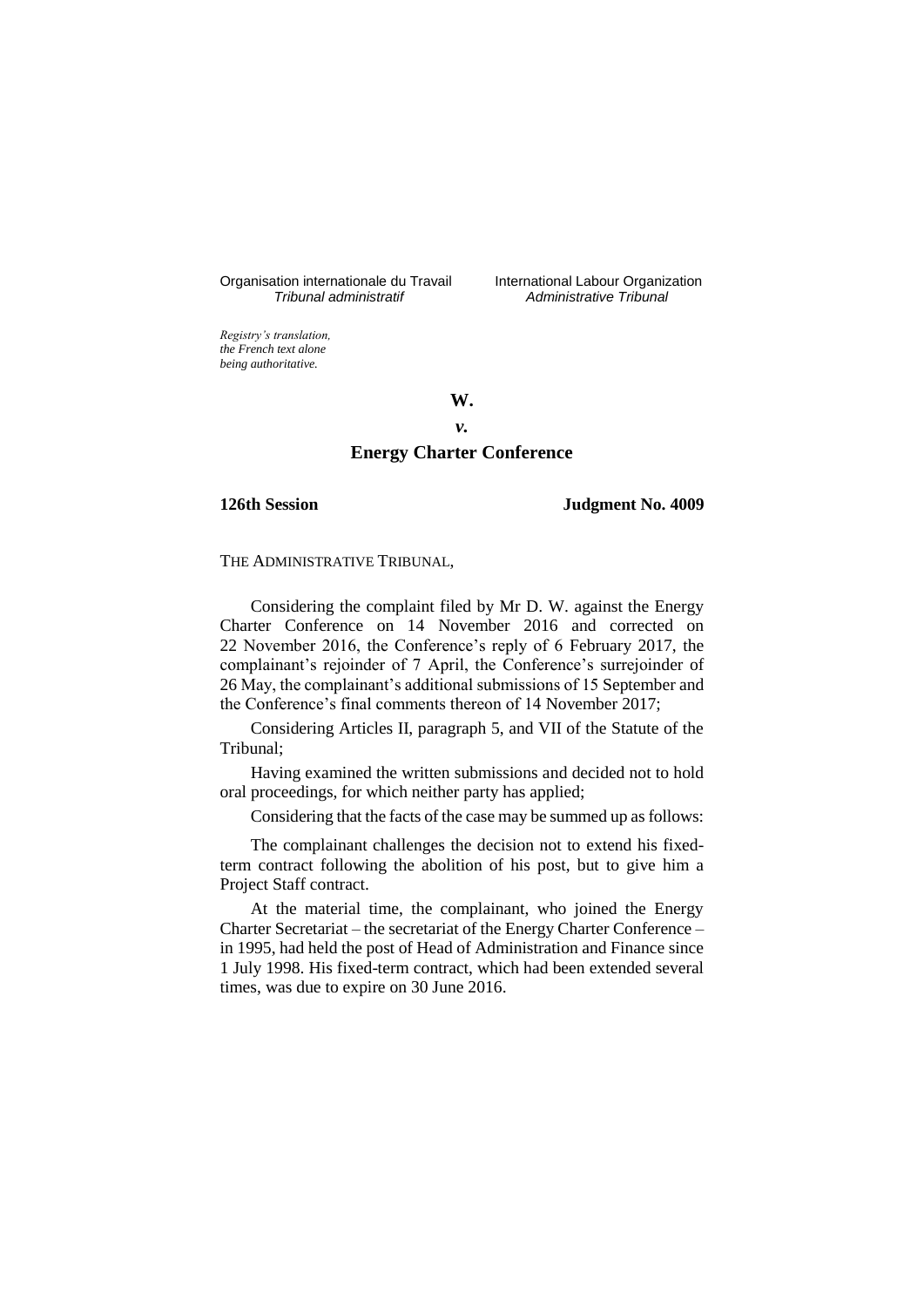The Budget Committee, which is made up of one representative of each Signatory to the Energy Charter Treaty, is the body responsible for advising the Conference on matters relating to the financial administration of the Secretariat and which, as such, gives its opinion on the Secretariat budget before it is submitted to the Conference for adoption. On 7 September 2015 the Secretary General presented the Committee with a first version of the draft Secretariat budget for the 2016-2017 biennium, which provided for a restructuring of the Secretariat entailing the abolition of several posts, including that of the complainant.

At the end of the Budget Committee's meeting on 17 September 2015, the Secretariat was asked to prepare a second version of the draft budget. This was submitted to the Budget Committee. At its meeting on 20 October, the Budget Committee decided that it could not adopt a decision until the Secretary General and the Staff Committee reached consensus. They were invited to do so.

In the draft budget for the 2016-2017 biennium which it submitted to the Conference on 17 November 2015, the Secretariat proposed the abolition of several posts, including that of the complainant, at the date of expiry of the incumbent's contract. It explained that in order to bridge the gap until the entry into force of the new establishment table in 2017, a "Project Staff contract" ending on 31 December 2016 would be offered to most of the staff members whose posts were to be abolished. The Conference approved this draft budget on 3 December 2015.

The Secretary General informed the complainant by a letter of 4 December 2015 that the Conference had decided to abolish his post as of 30 June 2016 and that his contract would not therefore be extended beyond that date. However, he offered the complainant a Project Staff contract for the period 1 July to 31 December 2016 with "the same job description" and at the same grade and step. The complainant accepted this offer while making it clear that he reserved the right to challenge this decision.

On 17 December the complainant requested the Secretary General to review the decision of which he had been notified by the letter of 4 December and to extend his fixed-term contract. On 23 December 2015 the Secretary General informed him that as, in his opinion, all the

 $\overline{2}$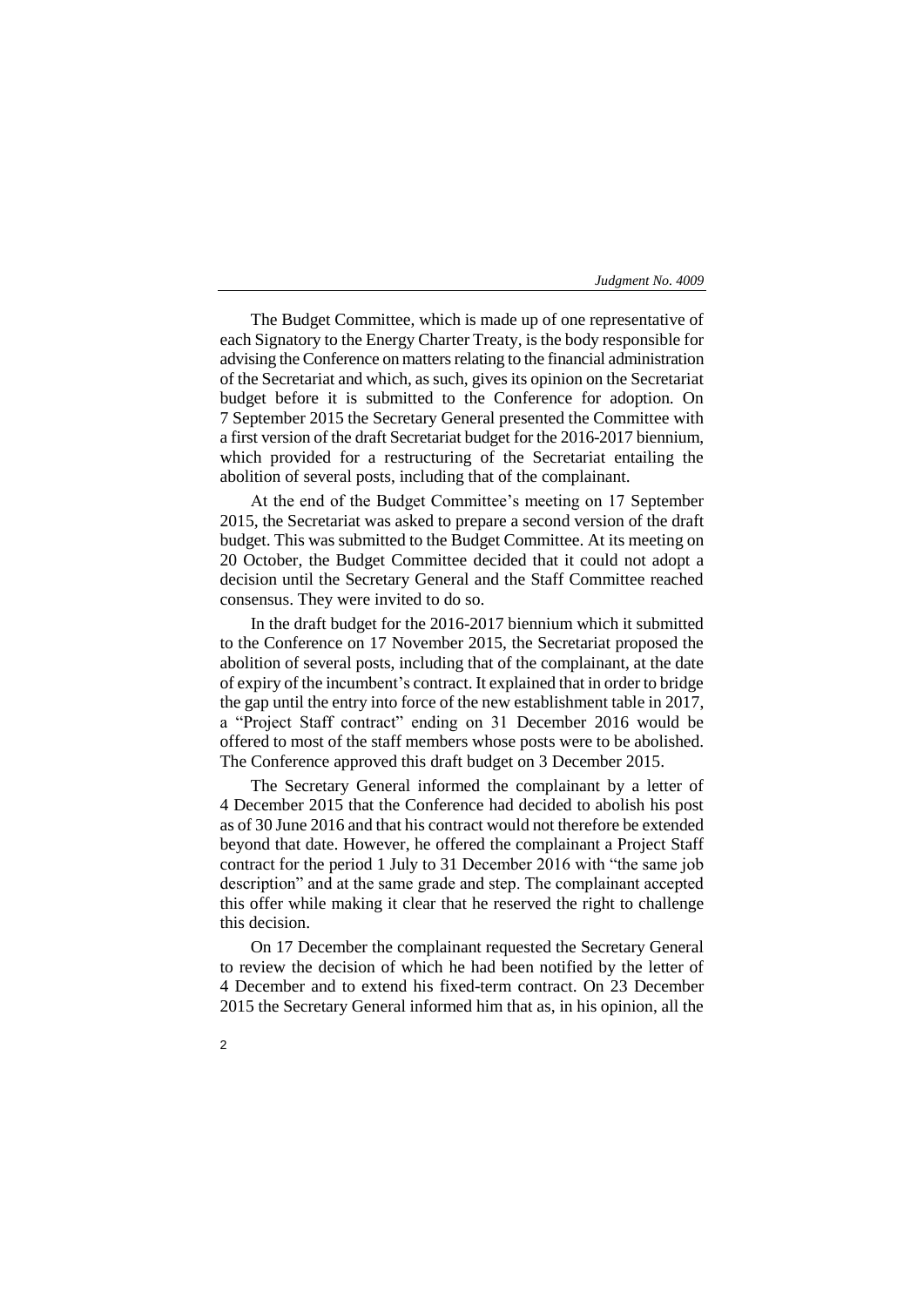3

relevant rules and procedures had been followed correctly and the terms of his contract had been respected, he had decided to maintain the decision not to extend that contract. He noted that the complainant had accepted the Project Staff contract offered to him.

On 21 June 2016 the complainant referred the matter to the Advisory Board and requested a review of the decision not to extend his fixed-term contract and its extension for one year as from 1 July 2016, or the granting of a one-year contract affording him the same rights. In its report of 4 August the Advisory Board, which had heard the complainant on 1 July, stated that as his post had been abolished, it was impossible to extend his fixed-term contract or to award him a contract affording him the same rights. The Board held that the Secretary General had acted within his authority on the basis of the decisions taken at the Conference and in compliance with the applicable procedures. On 16 August 2016 the Secretary General informed the complainant that, in accordance with the Board's advice, he had decided to maintain his decision not to extend the complainant's fixedterm contract. That is the impugned decision.

The complainant asks the Tribunal to set aside this decision and likewise the decisions of 4 and 23 December 2015. He also seeks his reinstatement, with the retroactive reconstruction of his career, in a post matching his profile, and the payment of the remuneration arrears which he considers are due since 1 January 2017. If his reinstatement is impossible, he requests, as compensation for material injury, the payment of a sum equal to the remuneration he would have received between 1 January 2017 and 31 May 2021, the date on which he would have retired, with interest. At all events, he requests moral damages in the amount of 25,000 euros and costs.

The Conference submits that the complaint should be dismissed as unfounded.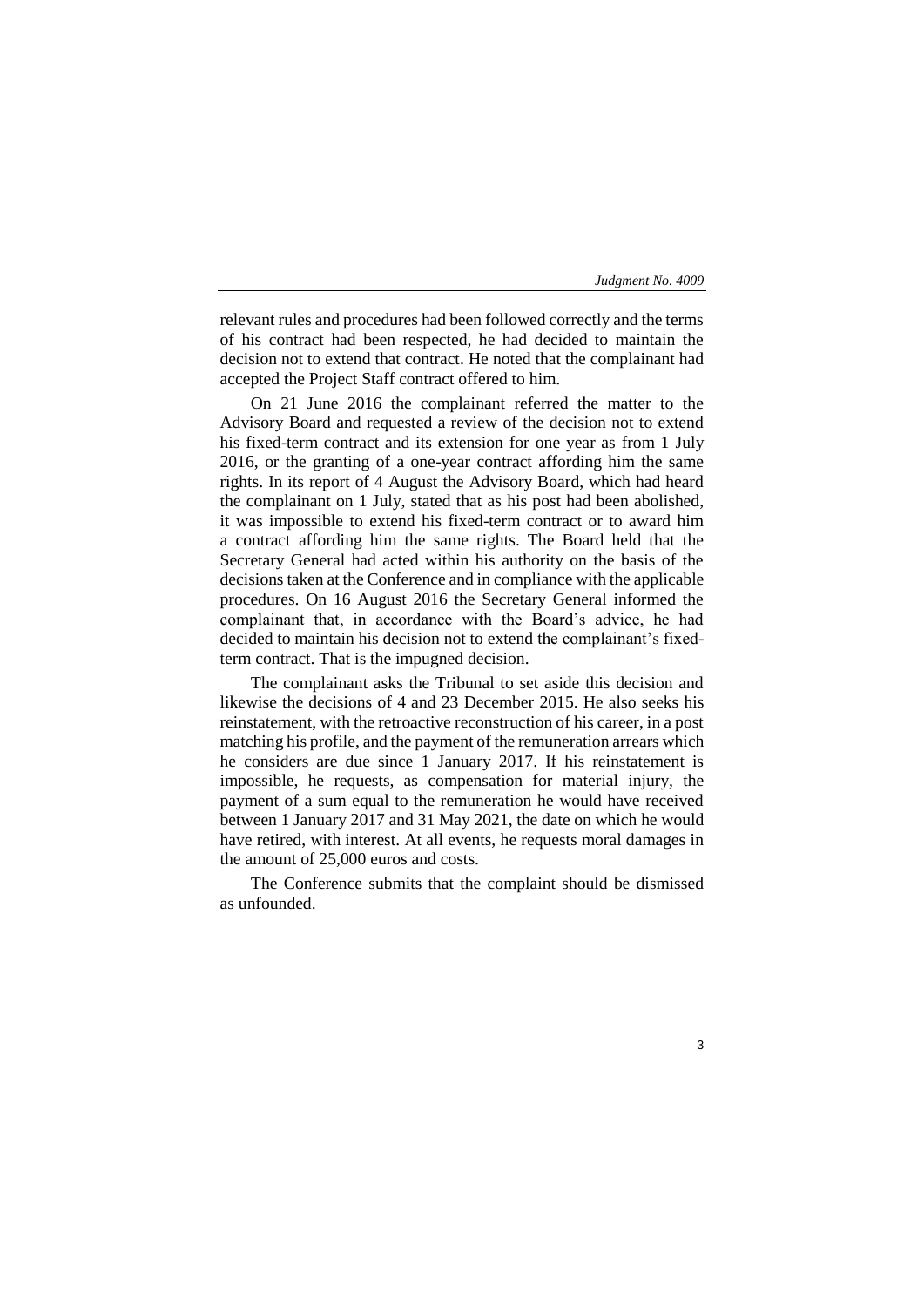## CONSIDERATIONS

1. Article 34(3) of the Energy Charter Treaty provides that the Conference shall "appoint the Secretary General and take all decisions necessary for the establishment and functioning of the Secretariat including the structure, staff levels and standard terms of employment of officials and employees". In pursuance of this provision, the Conference creates officials' posts when approving the Secretariat budget to which an establishment table, prepared by the Secretariat, is appended (Staff Regulation 11).

At the material time, the complainant held the position of Head of Administration and Finance, a grade A4 post which was listed in the establishment table.

At its meeting on 3 December 2015 the Conference approved the Secretariat's budget for the 2016-2017 biennium, which included a new establishment table giving effect to a restructuring of the Secretariat entailing the abolition of the complainant's post as of 30 June 2016.

The complainant challenges the decision, taken following the adoption of this budget, not to extend his fixed-term contract but to give him a Project Staff contract.

2. In his written submissions the complainant contends that the Conference's decision was tainted with flaws.

The adoption of an establishment table is a general decision which, according to the case law, cannot be impugned if it requires individual implementing decisions, in which case only the latter may be impugned (see Judgments 3736, under 3, and 3628, under 4, and the case law cited therein). However, the decision not to extend the complainant's fixedterm contract but to offer him a Project Staff contract is an individual decision implementing the amendment of the establishment table and, in support of his claims directed against that decision, the complainant is entitled to challenge the lawfulness of the said amendment, which formed the basis of the decision in question.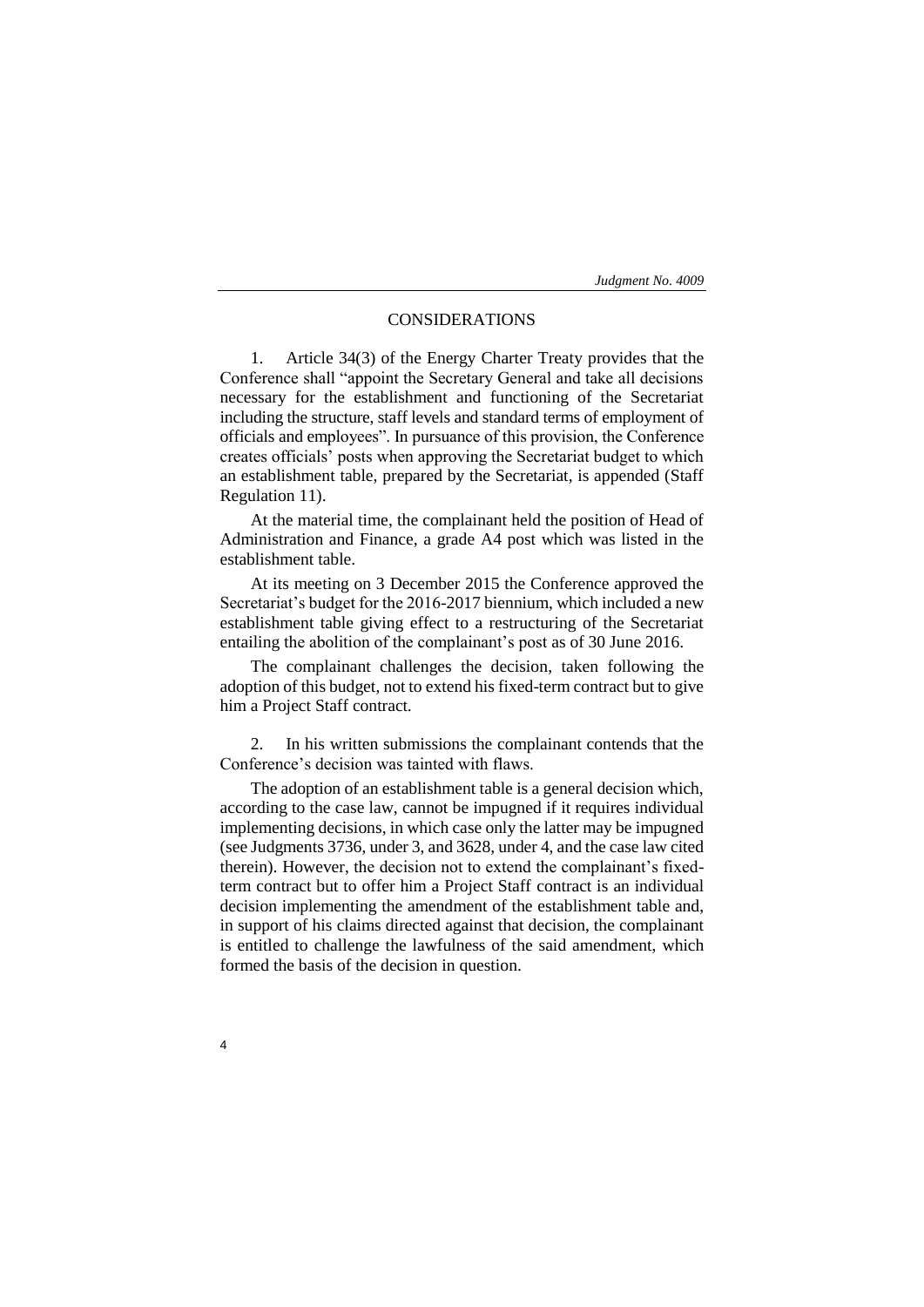3. The complainant contends that the rules concerning consultation of the Staff Committee were breached. In this connection, he submits that the Committee was not properly consulted, that its role was disregarded and that it was allowed too little time to give its opinion.

4. A firm line of precedent has it that a decision concerning the restructuring of an international organisation's services which leads to the abolition of a post is subject to only limited review by the Tribunal. The latter must therefore confine itself to ascertaining whether the decision was taken in accordance with the rules on competence, form or procedure, whether it involves a mistake of fact or of law, whether it constituted abuse of authority, whether it failed to take account of material facts, or whether it draws clearly mistaken conclusions from the evidence (see Judgment 3582, under 6).

5. Since a breach of rules concerning consultation of a staff representative body constitutes a procedural flaw, this plea lies within the scope of review defined above. First, the complainant submits that the Secretary General violated Staff Rule 4.3 by failing to consult the Staff Committee about the proposed restructuring of the Secretariat before submitting the proposal, in particular the first version thereof which formed the basis of the "whole decision-making procedure", to the competent authorities.

The defendant organisation contends that discussions were held with the Staff Committee well before the restructuring proposal was submitted to the Conference for final approval. It states that the Committee was indeed consulted and that its "main ideas" were taken into account.

Staff Rule 4.1 reads in pertinent part:

- "(b) The main objectives of the Staff Committee shall be:
	- (i) to promote co-operation between the Secretariat and the staff as a whole;
- [...]
- (e) Before making decisions affecting the position of a particular category, of all categories or of a specific group of officials of the Secretariat, the Secretary-General shall consult the Staff Committee."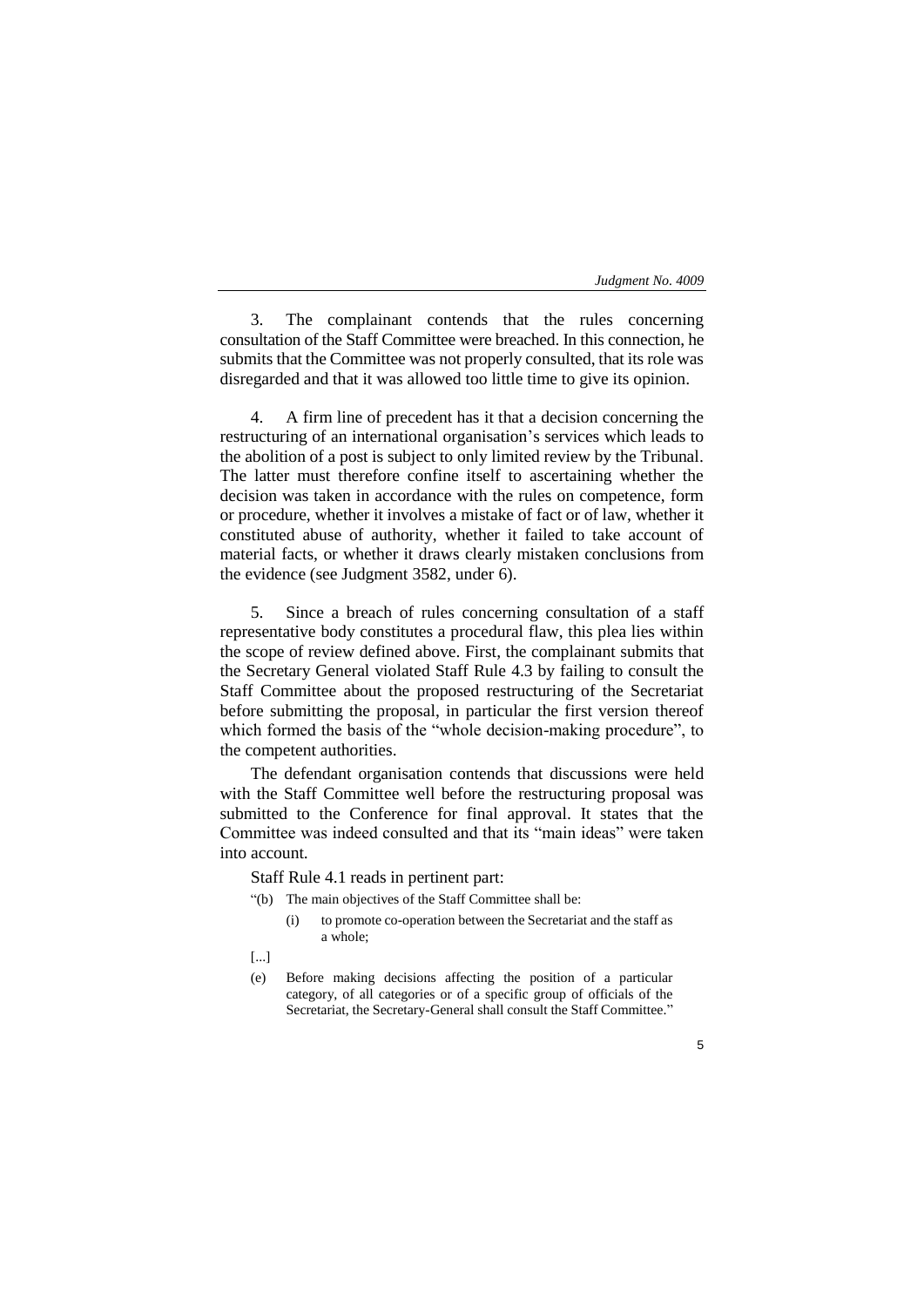Staff Rule 4.3 provides that:

6

- "(a) In pursuance of the main objectives specified in Rule 4.1, the Staff Committee:
	- (i) shall be bound to give its opinion on proposed amendments to the Staff Regulations or Staff Rules and administrative action proposed by the Secretary-General in furtherance of the Staff Regulations or Staff Rules. [...]"

These provisions make it plain that the Staff Committee's advisory role primarily involves advising the Secretary General. It follows that restructuring proposals must be submitted to the Staff Committee for an opinion before being forwarded to the Conference or the Budget Committee. Indeed, the consultation would be meaningless without this step, the purpose of which is precisely to inform the Secretary General before he adopts a position.

Before the Conference took its decision on 3 December 2015, the Budget Committee twice discussed the restructuring of the Secretariat, namely on 17 September and 20 October 2015.

The first version of the restructuring proposal presented by the Secretary General was sent to the Budget Committee on 7 September 2015 ahead of its meeting on 17 September. The Staff Committee was not consulted about this first version. In a note to the Budget Committee of 17 September 2015, the Staff Committee pointed out that it had not been properly consulted and deplored the planned restructuring.

The submissions in the file show that the Staff Committee, owing to circumstances beyond its control, was unable to meet the deadline agreed with the Secretary General for giving its opinion on the second version of the proposal, which was examined by the Budget Committee at its meeting on 20 October 2015, and that the Secretary General therefore considered on 6 October 2015 that his duty to consult the Staff Committee had been accomplished and sent his second version of the proposal to the Budget Committee without waiting for the Staff Committee's opinion. The latter did in fact send the Budget Committee an alternative draft budget on 7 October 2015. However, the fact that paragraph 9 of the Staff Circular concerning Staff Rule 4.2 at that time permitted the Staff Committee to send a note to the Chairman of the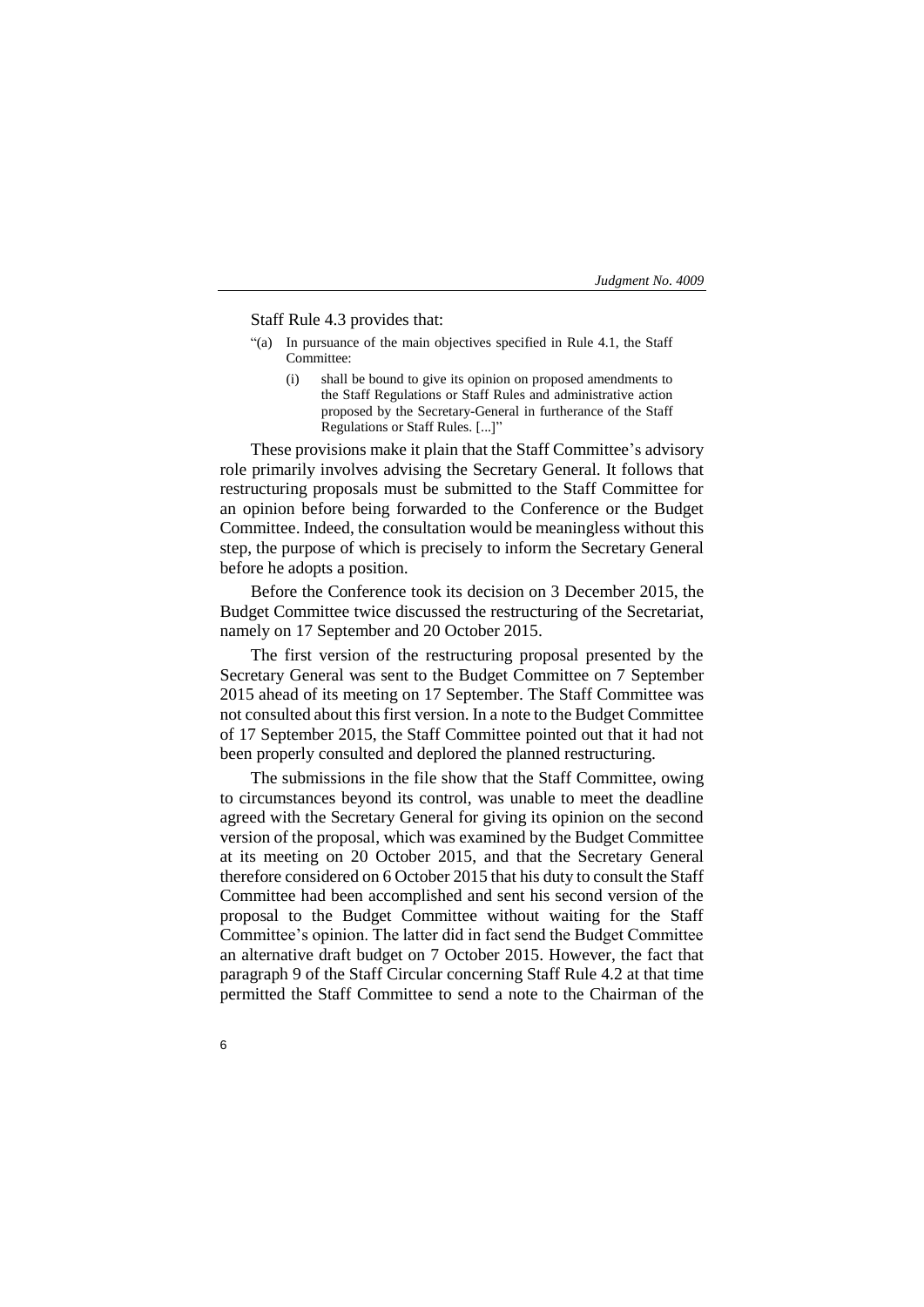Budget Committee, as in fact occurred, did not exonerate the Secretary General from his duty to consult the Staff Committee before submitting his proposal to the Budget Committee.

In conclusion, the Secretary General breached Staff Rules 4.1 and 4.3 quoted above. This plea is well founded.

6. The complainant also contends that the Secretary General completely ignored the Staff Committee's role by taking it upon himself to consult staff members directly about his restructuring proposal, and that he brought pressure to bear on them to support it.

The defendant organisation replies that, on the contrary, it was the Staff Committee which tried to force its view on all the staff regardless of the general interest. It adds that the Secretary General consulted the staff by organising town hall meetings and considers that it is not the Staff Committee's role to substitute its own opinion for that of the staff.

The evidence in the file shows that on 23 October 2015 the Staff Committee advised the Secretary General that staff members who so wished should be able to retain their current status. On 28 October the Secretary General replied that while neither version of the restructuring proposal had received unanimous backing from the staff members, there had been majority support, confirmed in writing, for one version. He also took the Staff Committee to task for having misled the members of the Budget Committee by telling them that its alternative draft budget was supported by a majority of the staff. He informed the Staff Committee that he intended to proceed on the basis of the written opinion of the majority of the staff.

Staff Rules 4.1 and 4.3 stipulate that the Secretary General must obtain the Staff Committee's opinion before adopting his position. He is free to follow or to reject that opinion. He may criticise it and explain why he cannot endorse it, but he cannot lawfully consult each staff member individually instead of consulting the properly constituted Staff Committee.

The evidence in the file also shows that town hall meetings were indeed held, but they cannot make up for the lack of a Staff Committee opinion or remedy a flaw relating to its consultation.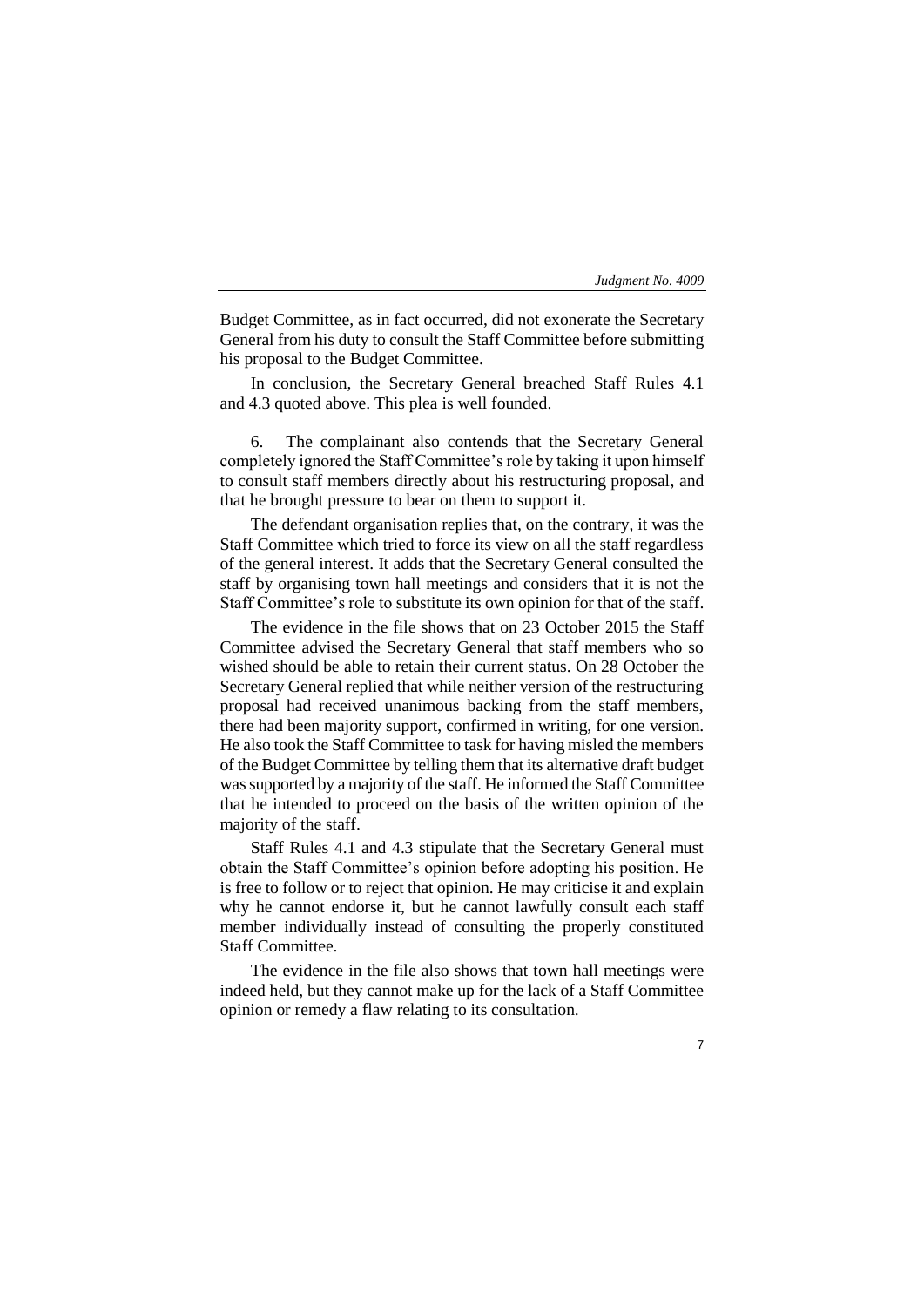This plea is well founded.

7. The complainant also submits that the Staff Committee was twice given a deadline for stating its opinion much shorter than that specified in Staff Rule 4.3(a)(i). The defendant organisation replies that these tight deadlines were given to the Staff Committee when it was consulted in connection with the various draft versions of the restructuring proposal, but not for the proposal that was ultimately submitted to the Conference.

Staff Rule 4.3(a)(i) provides as follows:

"[...] The Secretary-General shall likewise refer to the Staff Committee any question of a general nature affecting the interests of the staff [...]. In all cases under this paragraph, the Staff Committee shall state its opinion on a matter within 30 days of notice thereof, except that by mutual agreement a shorter or longer period may be decided upon in exceptional cases[.]"

The written submissions show that in a matter as important as an extensive restructuring of the Secretariat, the Secretary General twice set a very tight deadline, much shorter than that provided for in Staff Rule 4.3(a)(i), for the Staff Committee to give its opinion.

On 28 September 2015, in preparation for the second meeting of the Budget Committee on 20 October 2015, the Secretary General submitted to the Staff Committee two options regarding staff members whose posts were to be abolished and expressly asked it to indicate its preference in writing by 30 September 2015, i.e. within two days. As the Staff Committee refused to respond within this time limit, the Secretary General proposed an extension of the deadline to 2 October 2015. However, on 5 October the Staff Committee said that it could not provide its opinion until 7 October because its Chairman had resigned. The Secretary General then informed it on 6 October that since it had not given its opinion within the time limit set, he considered that his duty to consult the Staff Committee had been accomplished. Given that the Staff Committee had been unable to meet the set deadline owing to circumstances beyond its control, it was up to the Secretary General to agree on a new time limit. As he did not do so, Staff Rule  $4.3(a)(i)$ was breached.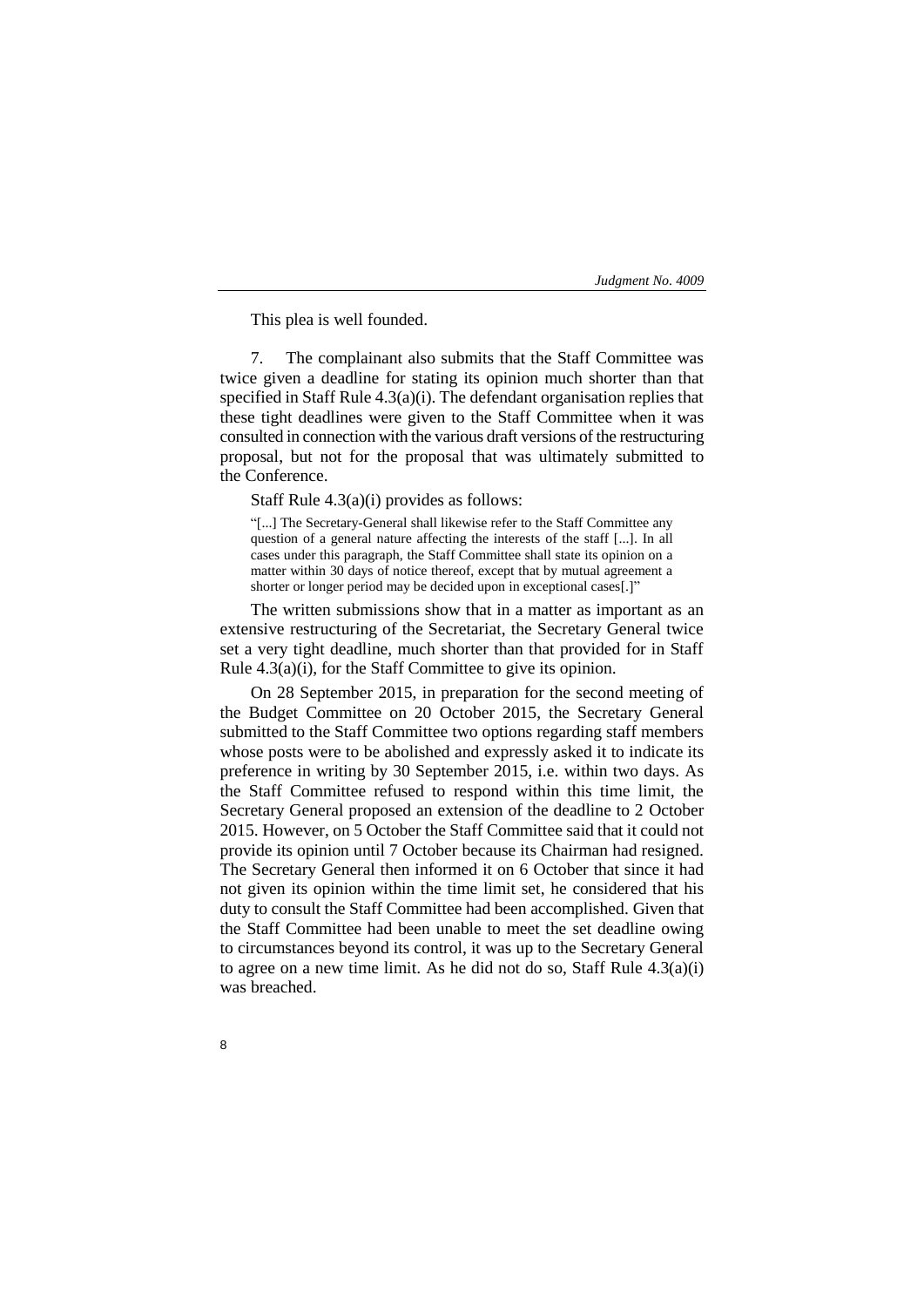Similarly, in preparation for the Conference meeting of 3 December 2015, the Secretary General invited the Staff Committee on 20 October 2015 to inform him of its position in writing by midday on 22 October 2015, in other words within two days. However, the Secretary General had no right under any provision unilaterally to reduce the period for consulting the Staff Committee to two days.

This plea is well founded.

8. In conclusion, as explained in considerations 5 to 7, above, the procedure for consulting the Staff Committee was tainted with several flaws.

The Tribunal recalls that, in keeping with the principle *tu patere legem quam ipse fecisti*, when a text provides for the consultation of a body representing the staff before the adoption of a decision, the competent authority must follow that procedure, otherwise its decision will be unlawful (see, for example, Judgments 3883, under 20, 3671, under 4, and 1488, under 10).

Since the plea that the rules regarding consultation of the Staff Committee were breached is well founded, the deliberations of the Conference on 3 December 2015 were unlawful. The individual decision taken with regard to the complainant on the basis of those deliberations is therefore likewise unlawful. Moreover, this individual decision is also unlawful in other respects.

9. The complainant submits that the decision not to extend his fixed-term contract is in fact a decision to terminate a twenty-year "perennial employment relationship". He contends that his duties, which he performed continuously for over 17 years, were of a permanent nature and that his fixed-term contract "must [...] be redefined" as a contract of indefinite duration. He infers from this that the question of extending his fixed-term contract was, by definition, moot.

The complainant acknowledges that the Staff Regulations and Staff Rules make no provision for employment under a contract of indefinite duration and that Staff Rule 10.1 lays down that "[n]o action by the Secretary-General shall be construed as, or have the effect of, granting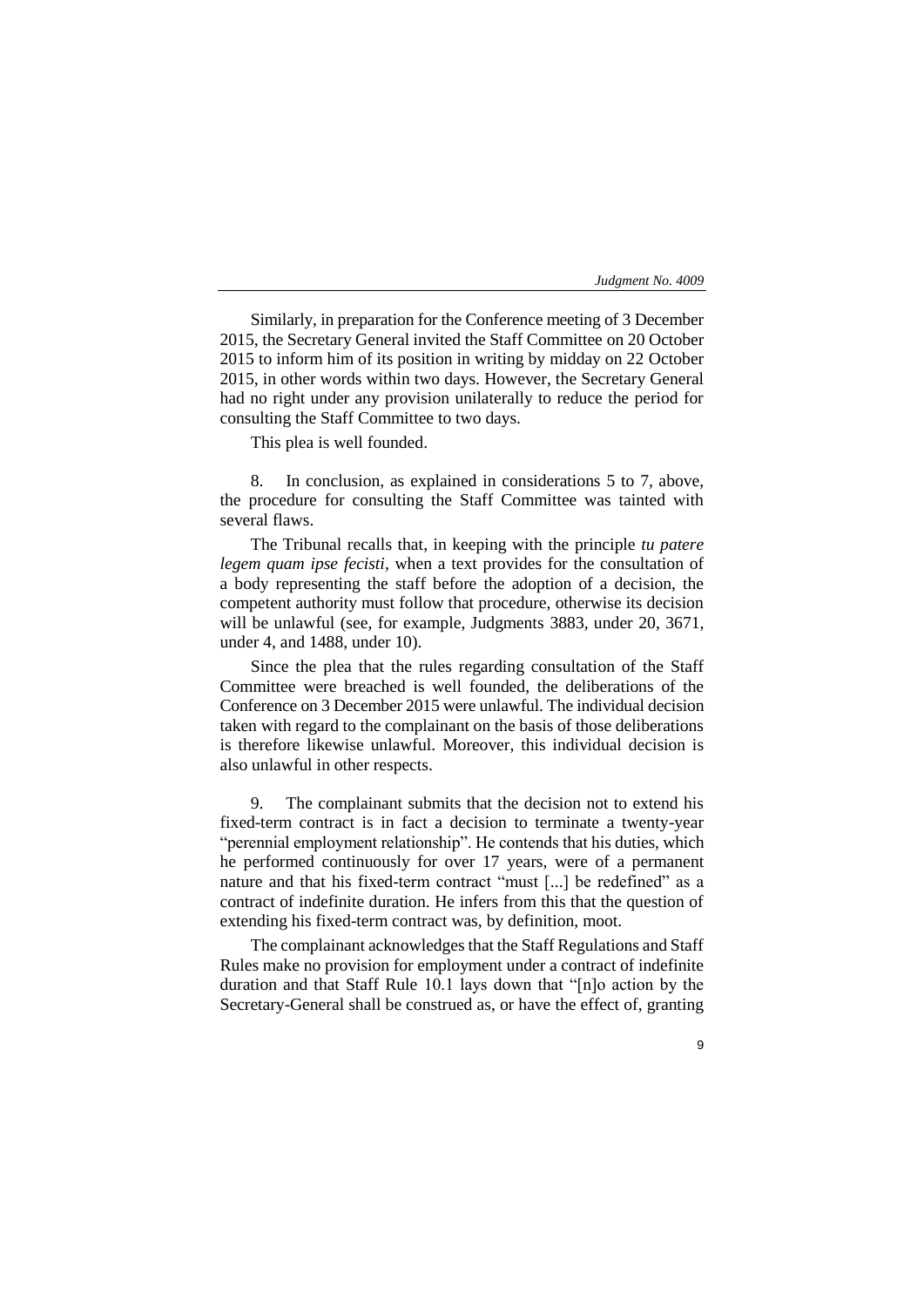employment for an indefinite period or constituting a permanent appointment". However, in his opinion, this provision contradicts other provisions of the Staff Regulations and Staff Rules. First, he emphasises that the Preamble to the Staff Regulations and Staff Rules provides that it is staff policy to enable officials wherever possible to pursue a career within the Secretariat. Moreover, in his view, Staff Regulation 12(d) requires account to be taken of the need to provide officials with the opportunity to pursue a career within the Secretariat, when considering applications for posts. He also points out that Staff Regulation 23 provides that officials' training and instruction must be taken into consideration for the purposes of promoting their careers. Lastly, the complainant submits that pursuant to Staff Rule 13.1(b), if a post is suppressed, the official may be transferred to a post at the same level that is or may become vacant.

10. As the defendant organisation notes, the complainant's "request" to have his fixed-term contract redefined was not submitted to the Advisory Board. It is true that in his internal appeal the complainant asked only to have his fixed-term contract extended for one year. The Tribunal's case law clearly establishes that a complainant's claims must not exceed in scope the claims submitted during the internal appeal process. However, a complainant is not precluded from advancing new pleas, as the present complainant does, before the Tribunal even if these pleas were not placed before the internal appeal body (see Judgments 3686, under 22, and 2571, under 5). In the instant case, the complainant's submission is receivable as a plea challenging the lawfulness of the decision not to extend his fixed-term contract.

11. The Preamble to the Staff Regulations and Staff Rules has no binding legal force and it refers to the pursuit of a career within the Secretariat "wherever possible". The Staff Regulations requiring account to be taken of the possibility for career advancement at the time of recruitment and in training, and the Staff Rule concerning transfer when a post is abolished, do not preclude the conclusion of fixed-term contracts. Moreover, the Tribunal finds that the organisation is expressly required to conclude fixed-term contracts by Staff Regulation 10(a),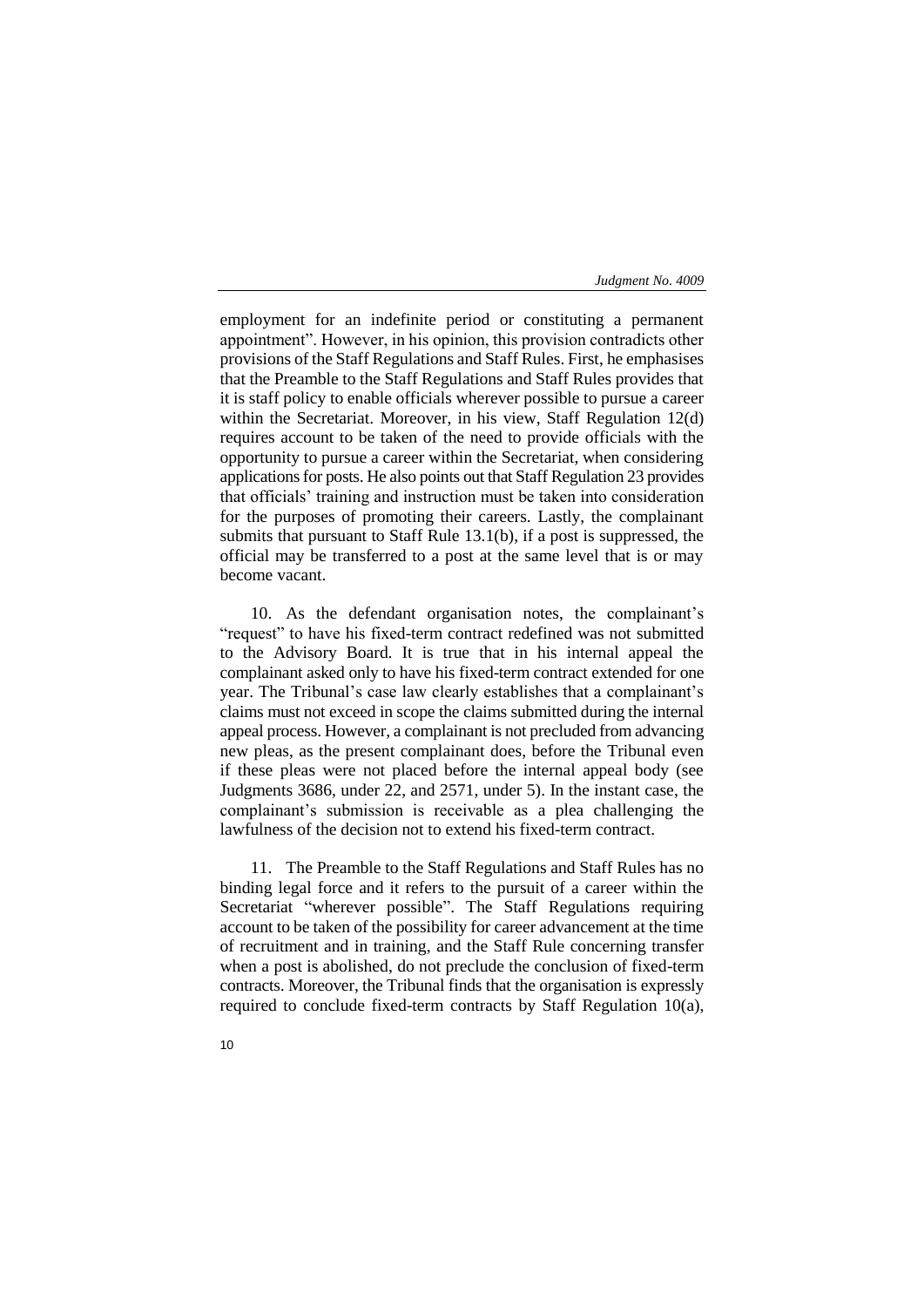which stipulates that "[o]fficials shall be appointed for a fixed term". Lastly, Staff Rule 10.1 provides that "[n]o action by the Secretary-General shall be construed as, or have the effect of, granting employment for an indefinite period or constituting a permanent appointment".

Indeed, the letter offering the complainant a fixed-term appointment stated: "this offer does not imply that [the contract] will be renewed or converted into another kind of appointment".

The wording of Staff Regulation 10 and Staff Rule 10.1 is clear and must be construed according to the primary rule that unambiguous words must be given their obvious and ordinary meaning (see Judgments 3701, under 4, 3213, under 6, and 1222, under 4).

There is plainly nothing in these provisions which would entitle the complainant to have his fixed-term contract redefined. Nor is there anything in the case law establishing such a right. The complainant is therefore wrong to submit that his fixed-term contract should have been redefined, and the organisation was correct in holding that it was entitled not to extend the complainant's fixed-term contract.

12. The complainant also alleges a breach of Staff Rule 25.1, which requires the Secretary General to consult Senior Management officers before personnel decisions are taken, in particular those regarding termination of employment – a notion which, according to the complainant, must be construed in the broad sense to encompass non-extension of a contract.

The defendant organisation explains that Staff Rule 25.1 applies only when a contract is terminated prior to its expiry, and not when it is not extended. It contends that Senior Management officers were consulted about the decision not to extend the complainant's fixed-term contract, as "discussions" took place during management meetings attended by a large number of participants, including Senior Management officers.

13. Staff Rule 25.1 reads:

"The Secretary-General shall consult with Senior Management officers including the Deputy Secretary-General and Directors before personnel decisions are taken in accordance with Staff Regulations and Staff Rules,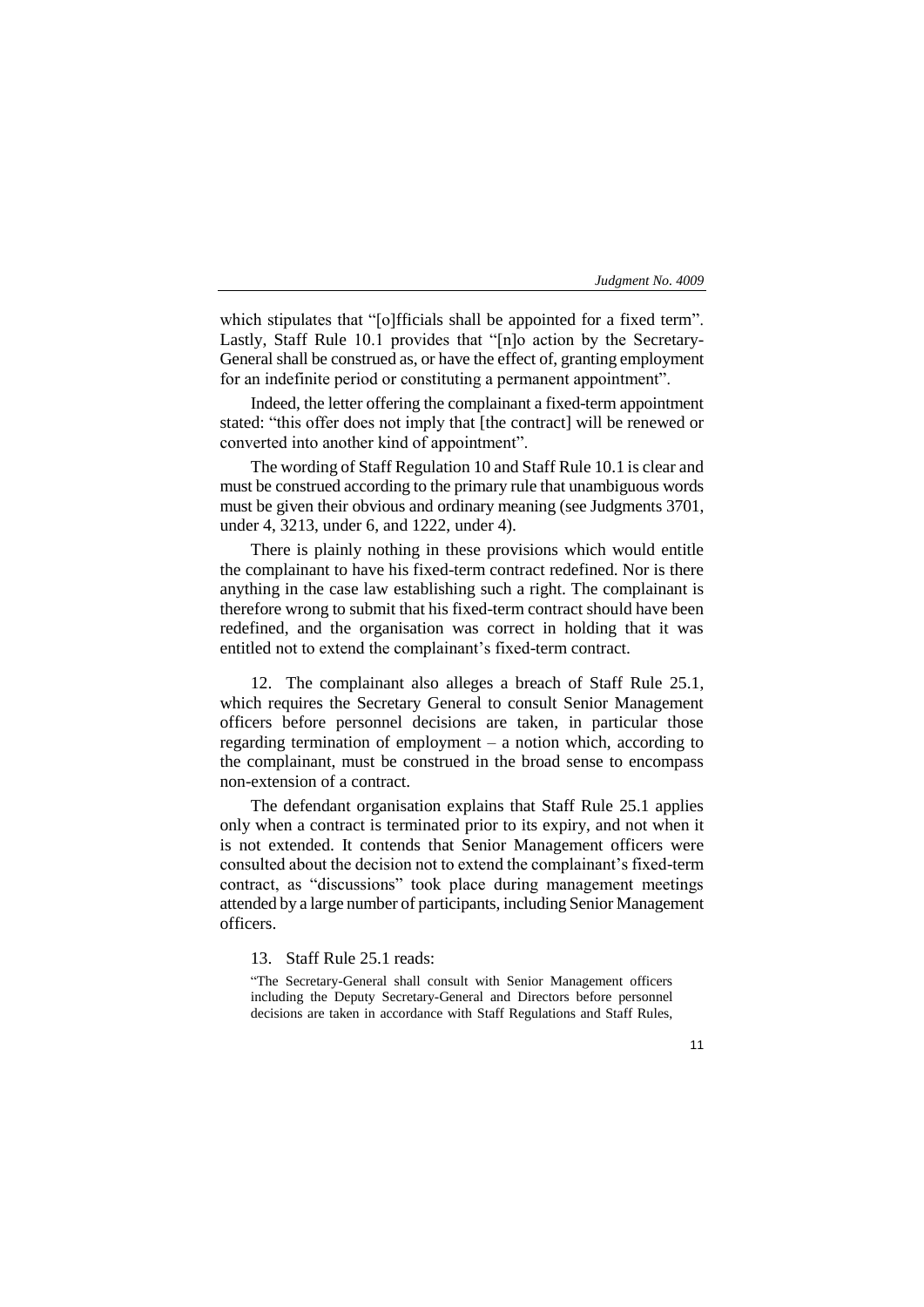in particular regarding appointments, probation, promotion, advancement, disciplinary actions, termination of employment.

Conclusions shall be recorded in writing."

Whereas the Staff Committee is responsible for giving its opinion on matters of general concern to the staff (Staff Rule 4.1(e)), Senior Management officers have to give their opinion on issues concerning individual staff members (Staff Rule 25.1).

Contrary to the defendant organisation's submissions, Staff Rule 25.1 does apply in this case, as it requires Senior Management officers to give their opinion on all issues concerning individual staff members. Termination of employment is mentioned only as an example, and the non-extension of a contract also falls within the scope of this provision. In addition, this rule required Senior Management officers to give their opinion on the granting of a Project Staff contract to the complainant.

The submissions in the file certainly show that the general issue of the budget and personnel management was raised at various management meetings during which the Secretary General summarised progress on this subject. These general explanations did not give rise to an opinion. However, in any case, these discussions cannot replace an opinion of Senior Management officers on the complainant's personal situation. In accordance with the principle *tu patere legem quam ipse fecisti*, the Secretary General had to abide by Staff Rule 25.1 and consult Senior Management officers about the non-extension of the complainant's contract and the proposal to give him a Project Staff contract. Furthermore, their conclusions should have been recorded in writing, in accordance with that provision.

This plea is well founded.

14. The complainant contends that the decision to give him a Project Staff contract has no legal basis and was taken *ultra vires,* since his employment relationship after 1 July 2016 plainly could not be described as a Project Staff contract. He submits that no provision is made for this kind of appointment in the Staff Regulations and Staff Rules, and that the Secretary General thus created a new category of staff, which is normally within the competence of the Conference.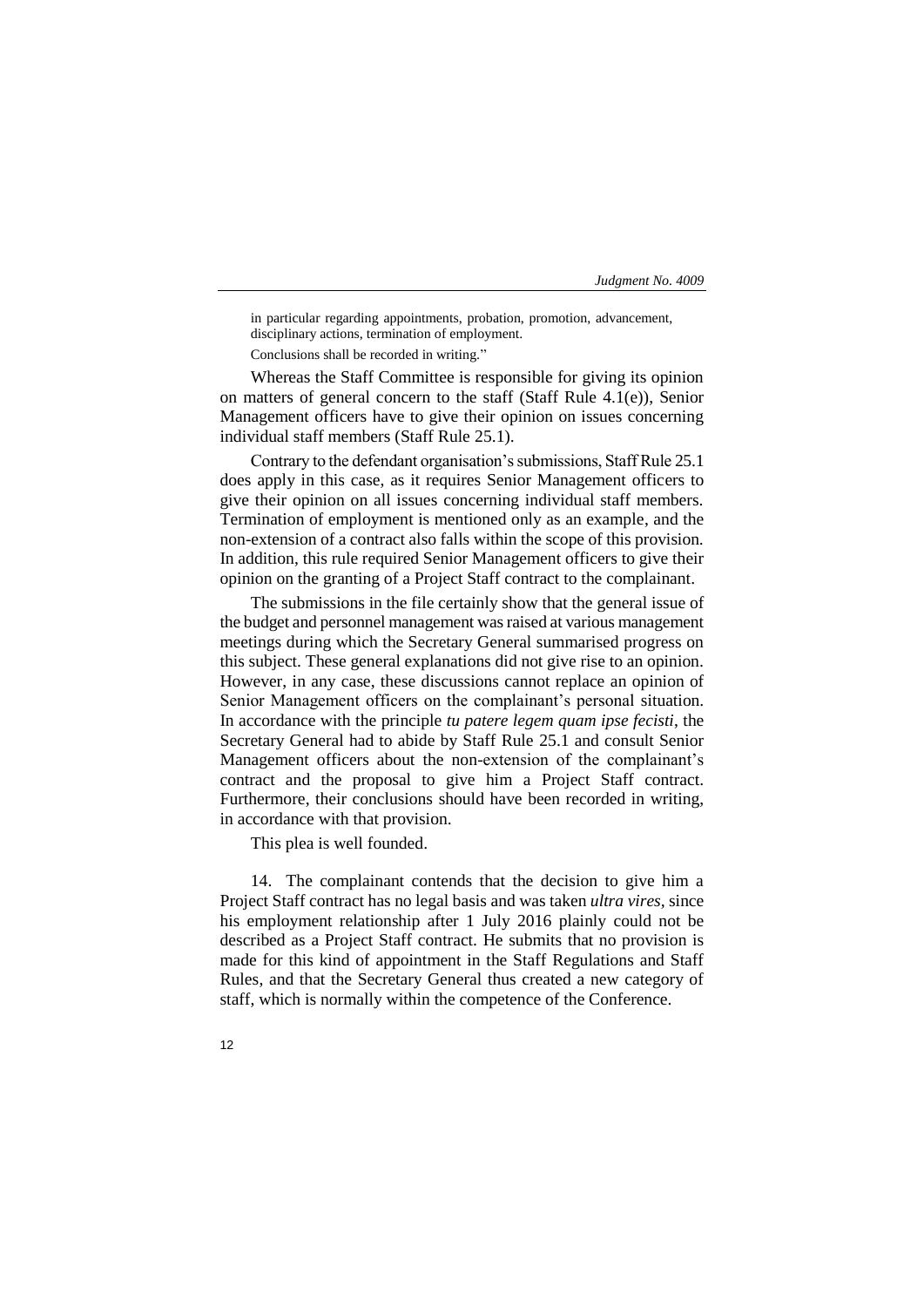The defendant organisation replies that this plea was not raised during the internal proceedings.

As stated in consideration 10, above, the Tribunal considers that a complainant may advance a new plea before the Tribunal, even if it was not placed before the internal appeal body. In the instant case, the complainant's submission is receivable as one of his pleas challenging the lawfulness of the decision to grant him a Project Staff contract.

The defendant organisation explains that Project Staff contracts should really be regarded as temporary contracts within the meaning of Staff Rule 1.2. The complainant's contention regarding lack of a legal basis is therefore groundless.

15. The complainant further submits that his employment relationship after 1 July 2016 could not be termed a Project Staff contract because his duties, which remained the same, could not be subsumed under the notion of a project, nor could they be viewed as short-term.

The Tribunal notes that according to the terms of the letter of 4 December 2015, the Secretary General offered the complainant a sixmonth Project Staff contract, with "the same job description" and at the same grade and step. In other words, the complainant continued to perform the same duties with the same remuneration. The only differences between the contract under which he was employed and that which was offered to him, were their name and duration. As the complainant had been employed since 1998 as Head of Administration and Finance under a fixed-term contract, the Secretary General could not offer him a temporary contract to continue performing exactly the same work as he was performing under a fixed-term contract without contravening the spirit of the applicable texts (see Judgment 2708, under 10).

The defendant organisation explains that as the complainant's post had been abolished, he could no longer be retained under a fixed-term contract. However, as the Tribunal has consistently held, although job abolitions may arise from a restructuring, they must be justified by real needs and not be immediately followed by the creation of equivalent posts (see Judgments 3422, under 2, and 2156, under 8). In this case,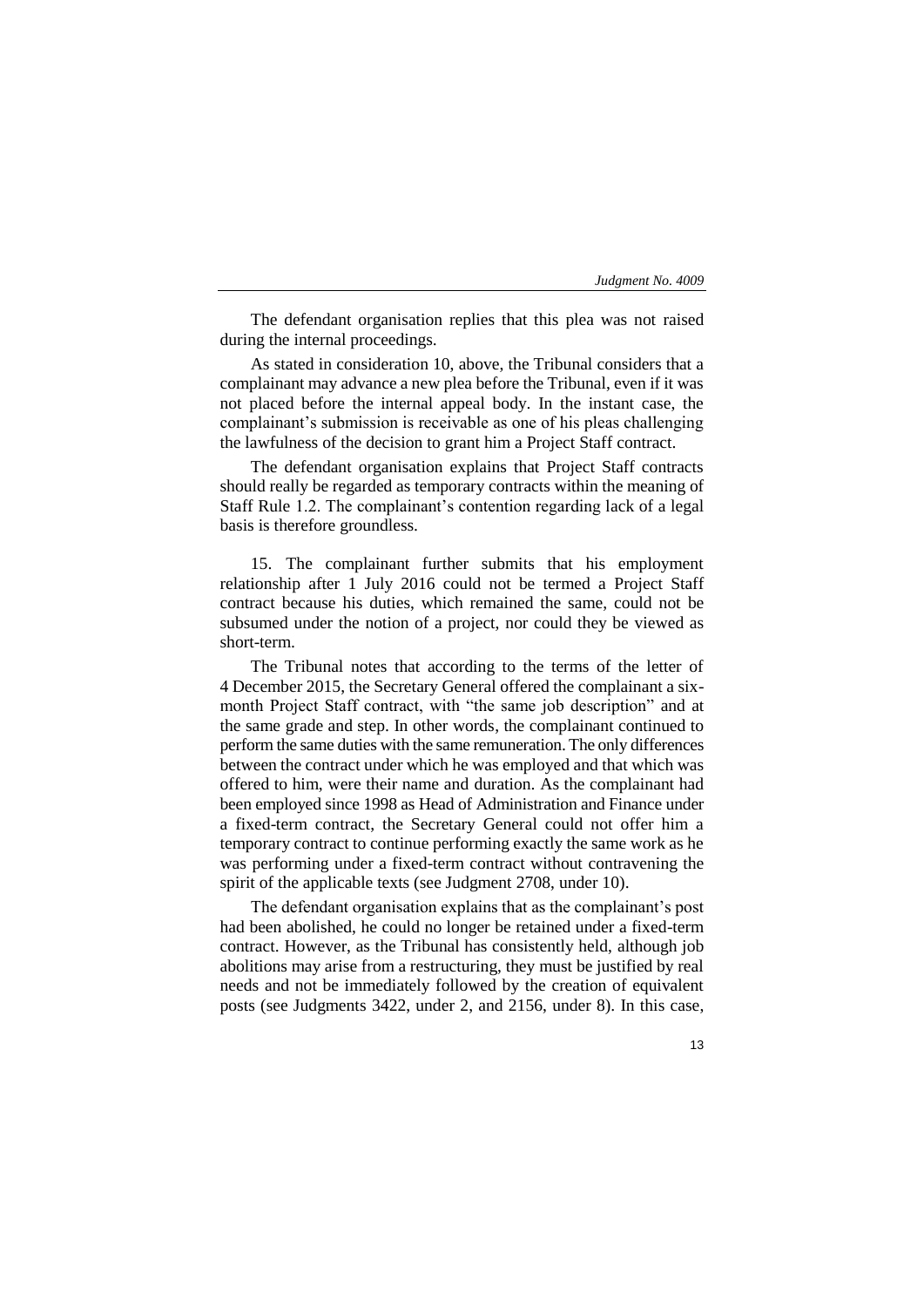the purpose of offering the complainant a Project Staff contract was to keep him in his post for a further six months. This could not, however, involve distorting the notion of a temporary contract.

This plea is well founded.

16. It follows from the foregoing that the Secretary General's decision of 4 December 2015 not to extend the complainant's fixed-term contract and to offer him a six-month Project Staff contract is unlawful. For this reason, the decisions of 23 December 2015 and 16 August 2016 confirming it are likewise unlawful. These three decisions must therefore be set aside, without there being any need to examine the other pleas regarding them.

Nonetheless, in the circumstances of this case, there are no grounds for ordering the complainant's reinstatement, given the amount of time that has passed, and bearing in mind the fact that, as already stated, the complainant did not hold a contract of indefinite duration and that the organisation is facing financial difficulties.

17. The complainant is, however, entitled to an award of damages. When assessing these damages, account will be taken of the fact that, although he had been in the Secretariat's service since 1 November 1995, he had held a fixed-term contract and thus did not have any right to have it extended until he reached retirement age. Account will also be taken of the fact that, after his fixed-term contract was not extended, he continued for a period of six months to earn the same amount of salary as he had previously received. In view of all the circumstances of the case, the Tribunal considers that the various forms of injury suffered by the complainant may be fairly redressed by awarding him compensation assessed *ex aequo et bono* at 60,000 euros.

18. As the complainant succeeds, he is also entitled to costs, which the Tribunal sets at 5,000 euros.